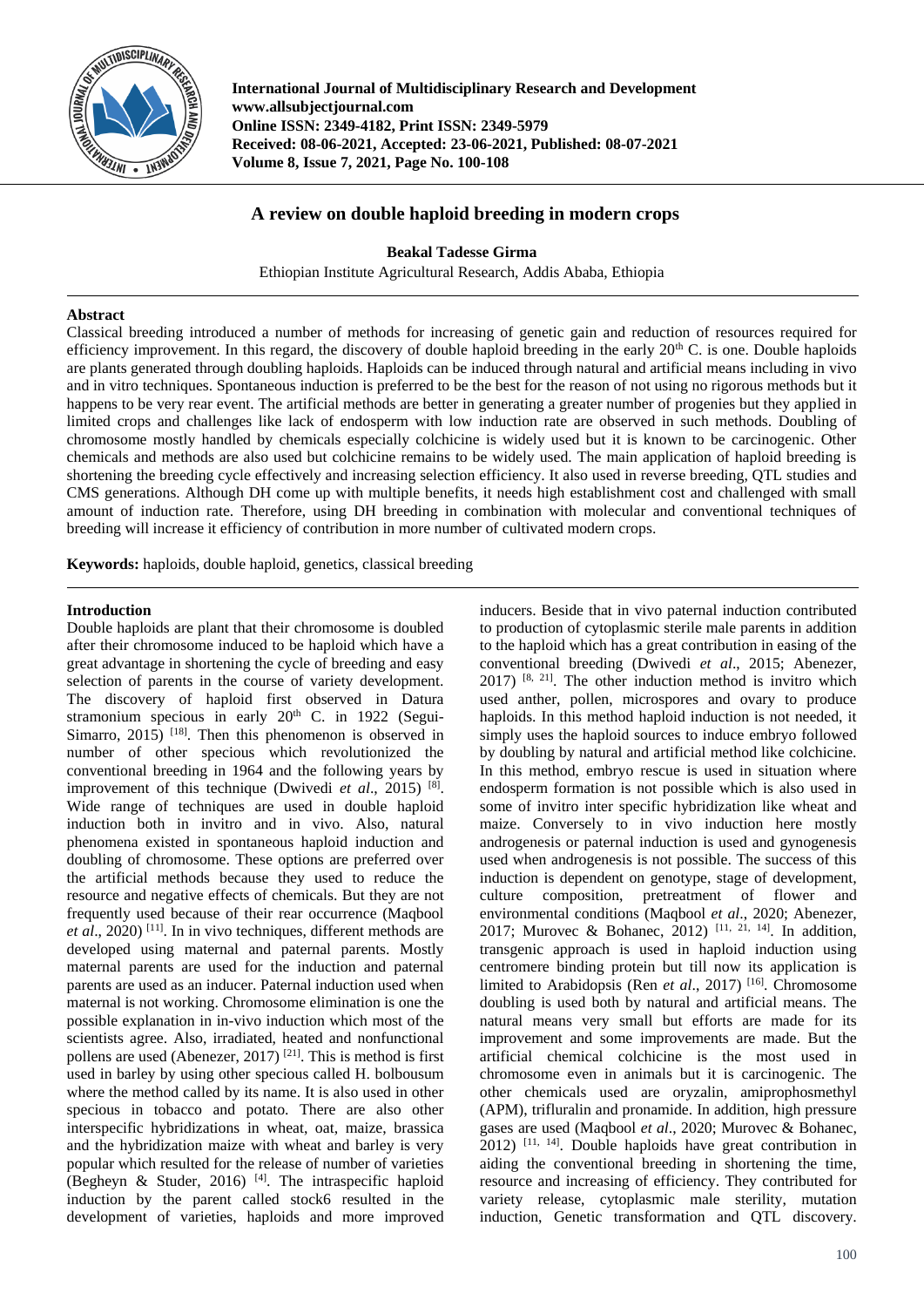Moreover, forward and reverse breeding are their other contribution in back tracing of the parents of hybrids (Maqbool *et al*., 2020; Abenezer, 2017; Weber, 2014) [11, 21, 24]. Although, DHs are come up with various advantage there are challenges in haploid induction, doubling, wide applicability in cultivated crops, high establishment cost and carcinogenic effects of chemicals used (Abenezer, 2017; Murovec & Bohanec, 2012 Baenziger, 1996)<sup>[21, 14, 1]</sup>.

### **Reviewed Topics**

## **What is Double Haploid?**

Double haploids are plants that have two sets of chromosomes created through doubling the haploid chromosome by natural or artificial mechanisms (Maqbool *et al*., 2020; Tefera *et al*., 2017; Begheyn & Studer, 2016) [11, 21, 4]. Different techniques are used to brought double haploids from different tissue sources of the plants including anther, pollen grain and others. This technique is used to attain homozygosity with in short period of time to accelerate the breeding and it is applied in a more than 200 plant specious. But its application is most notable in brassicas and cereals (Segui-Simarro, 2015) [18]. Also, some specious like tomato, cotton, grape, trees and medicinal plants considered recalcitrant (Begheyn & Studer, 2016)<sup>[4]</sup>. The plants generated from DHs are homozygous or fixed for both recessive and dominant alleles but before generating, selection and regeneration of haploids is required. Then doubling the chromosome and regeneration follows (Murovec and Bohanec, 2012; Ferrie and Caswell 2011; Baenziger, 1996)<sup>[14, 1]</sup>. Haploid plants are plants that contain single set of chromosomes resulted by spontaneous or artificial induction (Maqbool *et al*., 2020; Murovec & Bohanec,  $2012$ )<sup>[11, 14]</sup>. Haploids are discovered first in the spontaneous development of Datura stramonium in 1922 followed by similar discoveries in tobacco, wheat and several others. Since spontaneous mutation is occurring rarely, their application is not reliable. Haploid breeding started with the same plant in 1964 by invitro induction of anther. After that through discoveries of different techniques of induction it is applied in different crops including brassicas, maize and barley. The discovery of interspecific hybridization followed by embryo culture widen the application of DH in plant breeding (Dwivedi *et al*., 2015; Burbulis & Kott, 2013; Murovec & Bohanec, 2012)<sup>[8, 5, 14]</sup>.

### **Haploid induction/Generation Techniques**

Haploid can be obtained from diploid specious which are called monoploid or from polyploid specious called polyhaploids. There are different possibilities of haploid induction. Haploid can occur naturally through spontaneous induction or different artificial induction techniques which can be invitro in the laboratories or in vivo with in the natural environment. In vitro induction method includes different techniques using culture of immature male or female gametophytes. Microspore embryogenesis is known to have high potential in invitro induction due to higher frequency of DH outputs compared to other techniques because of the availability of higher number of microspores with in single flower. But factors such as rate of embryogenesis, regeneration, frequency of albinism and chromosome doubling affects its application. In a condition or specious where androgenesis is not possible like sugar beet and onion, ovule culture is used. But its efficiency is much lower because of the availability of small number of ovules in a flower. Crops such as onion have a greater number of ovules that are suitable for gynogenesis (Abenezer, 2017)<sup>[21]</sup>.

#### **Spontaneous Induction**

Spontaneous induction of haloids has been reported in crops like cotton and maize. Especially in maize lines, higher proportion of induction were observed specifically in Stock 6 which was extensively used in different maize breeding programs. The induction of meiosis in somatic cells was proposed to be the cause of the induction of haploid at cellular level. In maize, lines producing few pollens were found to be suitable for in situ gynogenesis. It was also observed that delayed pollination may enhance spontaneous parthenogenesis. Molecular studies indicate ggi1 (gynogenesis inducer 1) gene in maize is a major locus controlling in-situ gynogenesis which is linked to gynogenetic induction with incomplete penetrance. Another haploid inducing gene in maize is ig gene which inhibits embryogenic potential of the cell which results haploid maternal and paternal origin (Maqbool *et al*., 2020; Ren *et*  al., 2017)<sup>[11]</sup>. Although spontaneous haploid induction has some application and contribution in the crop improvement, its occurrence is very limited. Therefore, artificial induction should be exploited more for wide range of application with more number of crops. For this, techniques such as in-vitro and in vivo can improve the efficiency of induction.

#### **In-vivo Induction Method**

In-vivo induction of haploids is paternal or maternal induction which involves uniparental elimination of genome by crossing the plant to be induced with inducers that are close (intra specific) or distant (inter specific). In addition, irradiated, heat treated and nonfunctional pollens are used to induce the artificial induction (Begheyn & Studer, 2016)<sup>[4]</sup>. The method called bolbosum was the first method used in the interspecific hybridization of barley. Other specious in the Hordeum are also reported to induce haploid by uniparental chromosome elimination in early development stages of hybrid embryo. It is also used in tobacco and potato. Moreover, more distance crosses were made by coupling crops like pear, apple, Avena sativa, maize, Triticum turgidum, Triticum aestivum, and pearl millet to generate double haploids. The preferred production of wheat DH lines was the wide cross between wheat with maize and barley (Dwivedi *et al*., 2015) [8]. It was reported that it is the most commonly used induction method in wheat which resulted for the releasing of heat tolerant lines. DH oats can also be generated by making crosses with maize which lack the formation of endosperm. After the cross dicamba spray, embryo rescue and colchicine treatment will follow (Abenezer, 2017)<sup>[21]</sup>. Embryo rescue also used in DH wheat made by crossing with maize (Begheyn & Studer, 2016)<sup>[4]</sup>. Other than interspecific hybridization, intra specific hybrids are also used for in-vivo haploid induction. Haploid inducer line that are routinely used to induce about 10% of the kernel of the parent is most common in maize breeding (Begheyn & Studer, 2016) [4]. A haploid line inducer called Stock6 revolutionized DH production in maize. The haploid produced could be induced in maternal or paternal parents where in paternal haploids, the pollinator is induced to be haploid and the female parent acts as inducer and vice versa (Maqbool *et al*., 2020). A number of haploid inducers have been developed from Stock6 in Russia (RWS) and Germany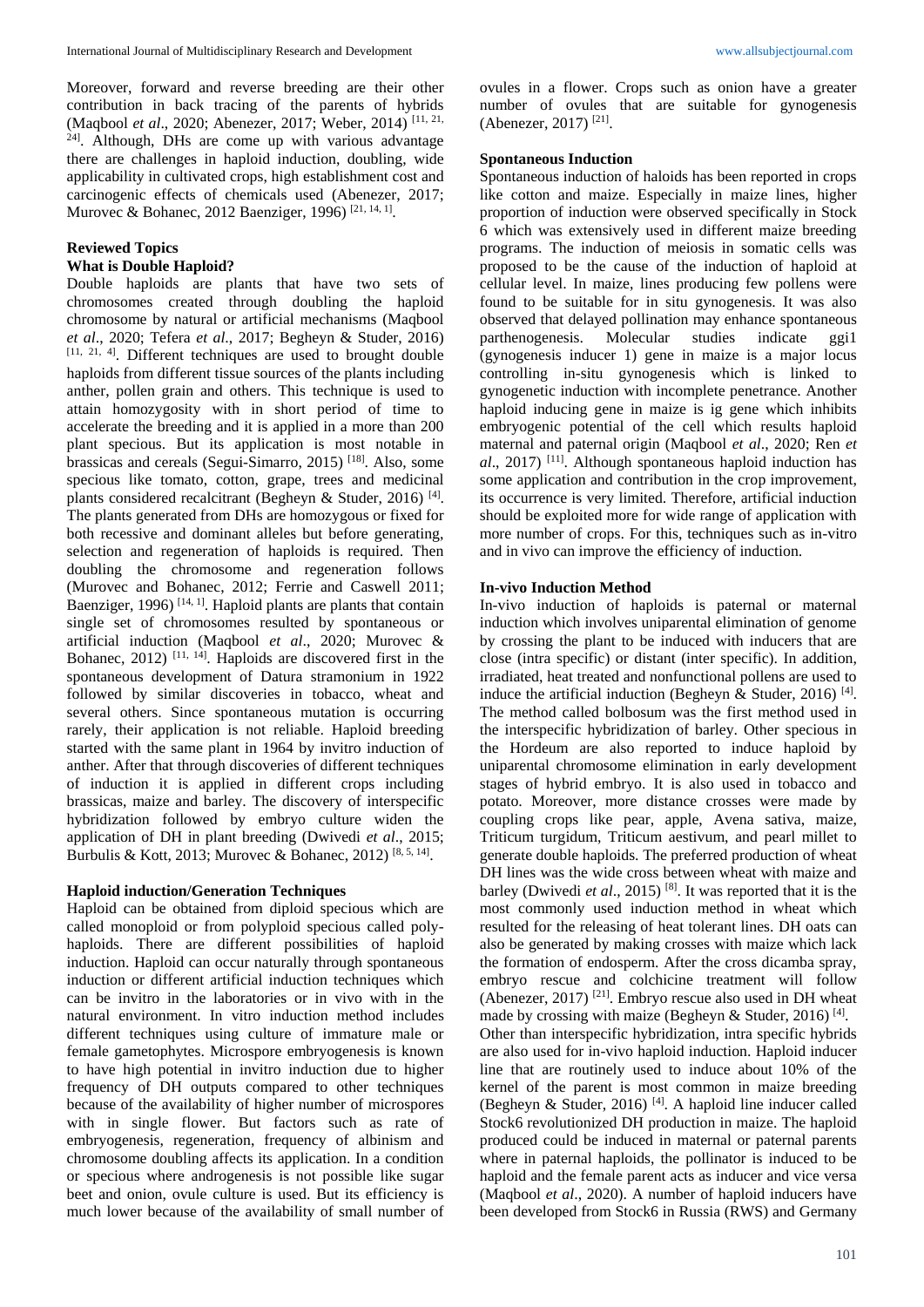(UH400) for temperate region. Also, CIMMYT with collaboration of university of Hohenheim developed tropical inducer with 8 to 10% haploid induction rate (Abenezer, 2017) [21] .

#### **In-vivo Maternal Induction Method**

Maternal haploids can be generated by in situ induction with the pollen of same specious like maize, irradiated pollen, pollen of wild relative like potato and barley or related specious in wheat. After pollination fertilization of egg cell and development of embryo follows with parental chromosome elimination (Murovec & Bohanec, 2012)<sup>[14]</sup>. There are two hypostases regarding chromosome elimination in maternal haploid induction. One says single fertilization while the other hypothesize postzygotic genomic elimination (Maqbool *et al*., 2020) [11]. Then the development of haploid embryo continues by pollination of polar nuclei and endosperm development. Irradiated pollen pollination is the other techniques of maternal haploid induction. In this technique, irradiated pollen is pollinated to the female flower and pollen germination and growth proceeds on the stigma and style respectively. But the pollen will not able to fertilized since it is sterile by irradiation. Haploid induction through this method labor intensive since it needs emasculation of the original parents. Cytoplasmic male sterility is used to overcome such challenges in crops like onions but it has very limited potential use. There are also issues related to the dose of irradiation which results complete loss of pollen or partial fertility (Murovec & Bohanec, 2012)<sup>[14]</sup>. Beside generation of haploids, in-vitro embryo rescue is needed for most specious because of inefficiencies in formation of endosperm. According to Murovec & Bohanec (2012) <sup>[14]</sup> the collection mature seed only reported in onion, mandarin, kiwifruit and specious of Nicotiana. Also, embryo rescue is reported to enhance the recovery of haploid plants. Intraspecific hybridization to induce in-vivo haploid is common in maize (Maqbool *et al*., 2020) [11]. Haploid inducers parents are used which are specialized genetic stocks resulting an average of 10% haploid maternal kernel (Abenezer, 2017) <sup>[21]</sup>. The first recognized inducer is Stock6 in 1959 with the induction rate of 2.3% which was subsequently improved through different techniques of hybridization and selection. The genetic improvement results the induction rate of 8 to 10% in temperate inducers lines such as WS14, RWS, UH400, BHI306 and CAU5 (Maqbool *et al*., 2020; Murovec & Bohanec, 2012) [11, 14]. Recently, tropically adapted haploid inducer lines (TAILs) such as TAIL7, TAIL8, TAIL9 and TAIL8 x TAIL 9 are also developed by the collaboration of CIMMYT and university of Hohenheim. The advantage of in-vivo maternal induction using inducer lines is it do not require any in-vitro method to rescue embryo (Maqbool *et al.*, 2020; Abenezer, 2017)<sup>[11, 21]</sup>.

### **In-vivo Paternal Induction Method**

In paternal haploids, the pollinator is the genome donor and the female parent acts as the haploid inducer. It is the composition of paternal chromosome and maternal cytoplasm. Naturally haploid induction is a very rear event which occurs one in thousands. Its occurrence affected background of paternal and maternal parents. Such induction may result substitution or hybridization of cytoplasm which ultimately lead to cytoplasmic male sterility (CMS). Such inducer could be exploited in

manipulation of CMS lines for genetic improvement (Maqbool *et al.*, 2020)<sup>[11]</sup>.

#### **Interspecific Hybridization Induction**

One of the effective in-vivo haploid artificial induction methods which found to effective is distant or wide cross hybridization of species. This method of induction has been successful in several modern cultivated specious. This process first discovered in barley in cross between H.vulgare and H. bulbosum. Then it was also found in the hybridization between wheat and maize. Maize is the most used and effective inducer plant in most of modern cultivated crops such as triticale, rye and oats. Also, interspecific induction was successful in the hybridization between other crops wheat X pearl millet, pear X apple and Triticum aestivum X Triticeae species. It uses gametic lines involved both in interspecific and intergeneric crosses (Ren et al., 2017)<sup>[16]</sup>. Parthenogenic development of haploid embryo occurs through fertilization of polar nuclei and development of functional endosperm. In case of postzygotic induction, after fertilization paternal chromosomal elimination will follow. The example crop for the former can be potato while for the latter barley could be the good one (Abenezer, 2017; Ren *et al*., 2017; Murovec & Bohanec,  $2012$ )<sup>[21, 16, 14]</sup>. Interspecific induction could be supplemented by in-vitro germination in case of endosperm failure like the cross between maize/wheat and H.bulbosum/Barley. The mechanism that causes selective chromosome elimination in interspecific pollination not discovered till know but different in timing of mitotic process, parent specific inactivation of centromeres, asynchrony and many more hypostasis laid for explanation. Chromosome elimination also found to be happened in exra fertilization organ in rapidly dividing endosperm which results abortion of seed development (Ren et al., 2017)<sup>[16]</sup>. In addition, genetic and environmental conditions such as light and temperature found to affect the frequency of haploids.

The study on barley shows CENH3 has an important role in chromosome elimination by replacement the standard histone H3 by histone variant in centromeric nucleosomes which determines the position of centromeres necessary for segregation during cell division. The H. bulbosum centromere has no activity during anaphase leading to chromosome elimination and H. vulgare haploid embryo development (Watts *et al.*, 2016)<sup>[23]</sup>.

### **Intraspecific Hybridization Induction**

The hybridization within specious has also found effective in induction of haploid in some species. This method is very predominant in maize after the discovery of stock6 which was discussed in the previous sections. Haploid induction largely relies on dominant marker gene called R1-nj (purple scutellum and aleurone). An oil content marker for rapid identification, high throughput system was also proposed (Wang *et al*., 2016; Melchinger *et al*., 2013) [22, 25]. Different genes and QTLs had been reported in intraspecific induction. A major locus ggil causing in situ gynogenesis and segregation distortion that showed the potential of pollen in maternal induction. Also, two QTLs (qhir1 and qhir8) with the larger effect that shows segregation distortion was also found by Prigge *et al*. (2012) [15]. A narrowed down genome region study by Xu *et al*., (2013) and Dong *et al*., (2013) [7, 25] showed sed1 expression among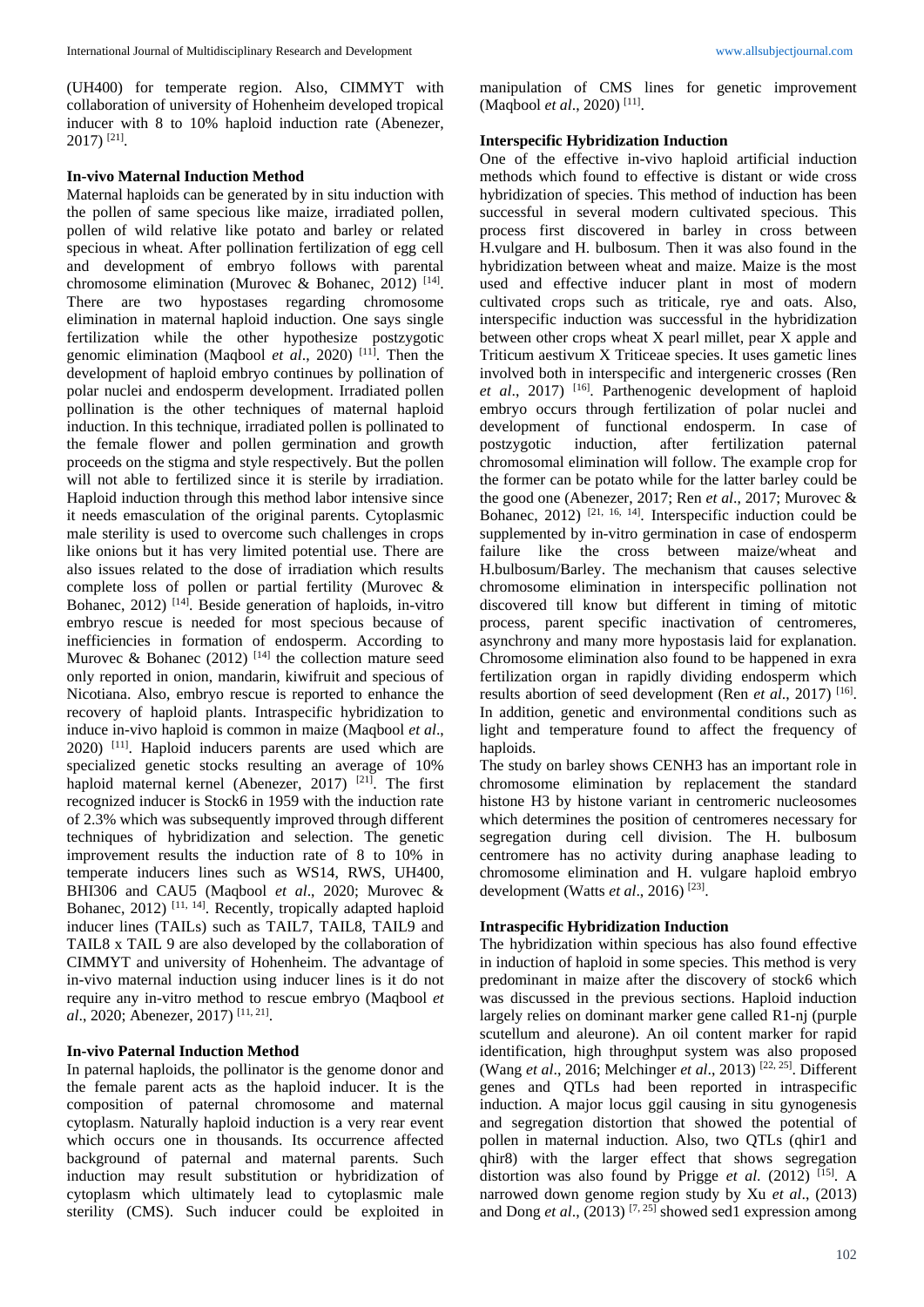pollen grain from sed1/sed1 and postzygotic frame shift mutation in MTL (gene contributing for haploid induction) by Kelliher *et al*., (2017) [10] .

#### **Invitro Induction Method**

In-vitro culture inductions involves the use of anther, microspores and ovaries in the media with high totipotency for production of haploid plant through use of unfertilized gametes (Maqbool *et al*., 2020) [11]. Androgenesis is the process of induction and regeneration of haploids and double haploids originating from male gametic cells. It is well established procedure in genetic improvement of modern crops like barley, wheat, maize, rice, triticale, rye, rapeseed and brassica specious. The production of haploid embryo that can also be achieved with in-vitro culturing of unpollinated flower parts such as ovule, placenta attached ovules, ovaries and whole flower bud is called gynogenesis and it is exclusively from female gametophyte (Murovec & Bohanec,  $2012$ )  $[14]$ . Anther and microspore culture is a popular approach in number of specious but gynogenesis is used in crops where the previous methods are not effectively functional. Gynogenesis is not frequently used for the reason lower frequency of haploid induction because of lower number of female reproductive organ compared to pollen or anther (Maqbool *et al.*, 2020)<sup>[11]</sup>. But gynogenic regenerant show higher stability and lower rate of albino plants. It is successful in crops like onion, sugar beet, squash, sunflower, wheat and barley (Murovec & Bohanec, 2012) [14] . Generally, in-vitro generation involves for major stapes for induction first microspore extraction or female flower part, then embryogenesis and embryo germination and finally chromosome doubling (Burbulis & Kott, 2013). The regeneration of plant brought through haploid tissues works for some species but for some others none of the methods are not effective (Dwivedi *et al*., 2015) [8]. For example, haploid rapeseed can be produced through culturing of pollen grain or microspore in the laboratory. Isolated was also successfully initiated in Brassica napus (Burbulis & Kott, 2013). Also, androgenesis method is preferred in most of the oil seeded crops. In the production of DH flax, culturing through gyno and androgenesis yielded calli which is regenerated to haploid and finally to DH plant but further improvement was suggested (Ferrie & Caswell,  $2016$ <sup>[9]</sup>. The success of in-vitro culture induction influenced by genotype, growth condition, stages of development, culture composition, pre-treatment of flower buds and environmental condition (Ferrie & Caswell, 2016) [9]. For example, genotype dependent regeneration was observed in onion which varies between 0 and 51% (Murovec & Bohanec, 2012)  $[14]$ . The application of physiochemical factors such as temperature, nitrogen starvation and osmotic stress that induce stress are found to trigger embryogenesis. The application of temperature for several hours/days used in crops like barley, wheat, maize, rice and rye using low temperature and high temperature used in rape seed, wheat, brassica specious and tobacco. In tobacco heat shock is effective in triggering microspores followed by nitrogen and sucrose starvation for formation of embryo. In addition, several triggering factors such as irradiation, colchicine and auxin used for reprograming of microspores (Murovec & Bohanec, 2012)<sup>[14]</sup>. Beside stress, culture media composition of micro and macro nutrients are systematically used.

Although in-vitro culture mainly used for haploid induction,

it is also the source of soma clonal variation where the incidence of such case can be increased by the application of mutagens to the haploid cells. The effective stage for optimal application is shortly after extraction in single cell stage which insures homogeneity of embryo (Burbulis & Kott, 2013).

Although in-vitro culture has wide application and successful across specious, it should be noted that it is highly technical, labor intensive, costly, genotype and species dependent. Moreover, lower rate of embryogenesis, high frequency of albinism, segregation distortion and low frequency of doubling are the constraints related to this method (Dwivedi *et al*., 2015) [8]

### **Haploid induction by Genetic Engineering**

A transgenic approach for induction haploids has been developed centromere chromosome of Arabidopsis. Centromere in the chromosome used as binding of kinetochore proteins which spindle microtubules bind during chromosomal cycle. In the new method Cenh3 kinetochore protein was disabled by genetic transformation. Also, CENH3 protein was disabled and substituted by similar mutant which cause the elimination of chromosomal set of the inducer during mitotic division of zygotic cell. In activation of CENH3 was applied by RNAi interference. The concept of this method resembles the chromosomal elimination of interspecific wide crosses of wheat/maize (Maqbool *et al.*, 2020)<sup>[11]</sup>. The inducer line developed by this method used to induce both maternal and paternal haploids. The procedure is successful in induction of up to 50% F1 haploids. Although some efforts are ongoing in some crop specious, it is demonstrated successful only in Arabidopsis thaliana. The issue of transgenic in this method could be a possibly raised but it should be noted that the transgenic is only the inducer which used to induce the normal non transgenic plant. The final product is completely transgenic free haploid plant (Maqbool *et al*., 2020; Ren *et al.*, 2017; Murovec & Bohanec, 2012)<sup>[11, 16, 14].</sup>

The other discovery on B chromosome by Zhao *et al*. (2013) showed extra chromosome can be transferred of haploid inducer of maize can be transferred to haploid progenies. This method also applied wide crosses of oat and maize.

### **Factor Affecting Haploid Induction**

Although haploid breeding has known to have numerous advantages that cannot be applied by other breeding methods, its success is limited to the induction of 8 to 10% in some methods up to 50%. This is very small compared to the expected with all the investment including human and physical capitals. There are a plenty of factors limiting its success. It depends on developmental stage of flower, culture media, genotype, doner parent growth condition and haploid detection methods (Abenezer, 2017)<sup>[21]</sup>. In invitro induction the genotype of the doner plant determines the efficiency and the response varies within and among specious. Barassica napus is more responsive for microspore culture compared to Brassica juncea even with in napus winter genotypes are more responsive in comparison with spring genotype. Similarly, hexaploid bread wheat is more responsive than tetraploid durum wheat. Also, in bread wheat winter genotypes are more responsive. Moreover, genotype by bud size and by doner growth interact has an impact on haploid. Even androgenesis responsive for few specious controlled by pollen specific gene. The kr inhibiter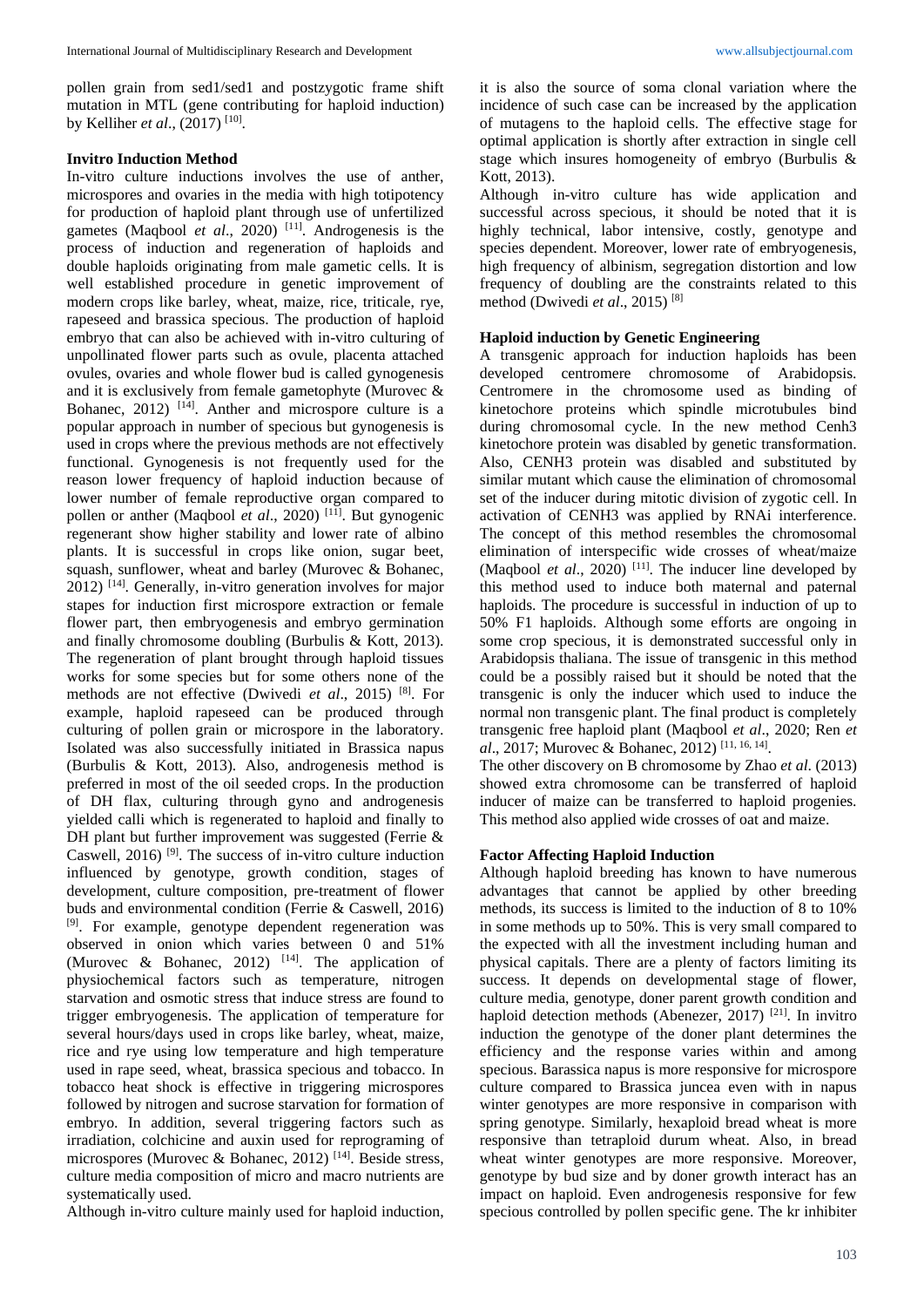gene in wheat genotypes inhibit pollen tube growth Hordeum bulbosum whereas this phenomenon is not observed in wheat/maize hybridization. Plant age and physiology have an impact, plant at the beginning of flowering is suitable. Conversely, in Brassica napus and Brassica rapa old pollen yield will produce more embryo than young and heathy plant. Anthers from primary tiller in most cereals more responsive except rice. Growth condition of both doner and inducer has also an impact. Temperature and light influence the induction and DH regeneration as well (Dwivedi *et al*., 2015) [8] .

In invitro culture, the induction and regeneration of embryo is dependent of genotype, physiological conditions, developmental stages of gametes, microspore and ovules, pre-treatments, media composition and physical factors like light and temperature (Murovec & Bohanec, 2012)<sup>[14]</sup>. Also thickness anther and bud size also influence the development and induction (Dwivedi *et al*., 2015) [8]. Also, filial generation, population size and competitive advantage of DH determine the cost and success of conventional breeding. In addition, early-stage homozygosity may also limit the opportunity of recombination. The study on different filial generation of barley found induction at F2 and F3 brings more genetic gain but population size should also be determined (Tadess *et al.*, 2019)<sup>[19]</sup>.

### **Development of Haploid Inducers**

After the observation of spontaneous induction of haploid in 1969 by Chase which was a rear event (0.001%), Coe,  $(1959)$ <sup>[6]</sup> developed an inbred line called stock6 which has a much higher induction rate (3.23%) than the spontaneous counterpart. The development of Stock6 in maize open doors for the development more inbred line inducers suitable for temperate and tropical agricultural zones in India, Soviet Union, France, China and Germany. A German cross made by KEMS (Russian) and WS14 (French) resulted the most effective inducer line called RWS which was developed at University of Hohenheim, Stuttgart. It has about 8% haploid induction rate (HIR) which was a breakthrough. An induction rate increased to 9 -10% through reciprocal crosses of the same parent. The explanation for haploid induction through in vivo inducers was, one is abnormal fertilization which results due to the failurity of one sperm to fertilize an egg and the creation endosperm due to the fusion two polar nuclei and the other sperm. The other is chromosomal elimination as explained earlier in wide crosses (Maqbool *et al*., 2020; Abenezer, 2017; Weber, 2014)  $[11, 21, 24]$ . Evidence of chromosome elimination in the first 20 days was observed in selfpollination of RWS lines. Lagging chromosomes and micronuclei was observed in mitotic cells ovule of HZ11 pollinated by Stock6. The phenomena of chromosome elimination were also observed the cross of RWS with five other lines. In some instances, there may be a possibility of having a small portion chromosome of the inducer in some induced haploids. It was found 1-2% of haploid maize produced by RWS. This was also found in barley with Hordeum bulbosum after several days of pollination (Weber, 2014)<sup>[24]</sup>.

### **Identification of ploidy level**

One of the challenges during the development of double haploids is identification the haploids induced since a mixture of the two is produced by the induction process.

There are a number of methods of identification including morphological and molecular markers but morphological markers found to be less effective because of their nonexistence in some of the genotypes. Using phenotypic markers, early-stage identification is preferred for production of DHs to apply the doubling as early as possible (Abenezer, 2017) [21]. Anthocyanin color of R1-nj gene is a popular marker used especially in maize. Haploid shows pigmentation only in the endosperm while diploid shows the color on both the embryo and endosperm. Vanous *et al*. (2017) used red/purple coloration marker on the root where haploid showed colorless white root while diploids showed both colors in their root. Combining other morphological markers such as seed size and molecular marker could bring more accurate identification since the expression of these color depends on the genetic background of the genotype. Because complete inhibition of R1-nj gene was found frequently (Maqbool *et al*., 2020; Abenezer, 2017) [11, 21] . Seed weight and oil content are the other morphological markers where haploid kernels have less oil and seed weight (Baenziger, 1996) [1] . A similar approach in potato also used based on homozygous dominant color marker gene by pollinator. Purple spot embryo shows the possession of genome of the pollinator but it is not able to identify the hybrid (Murovec & Bohanec, 2012)<sup>[14]</sup>. Beside the above, morphological markers such as plant height, leaf dimension, flower morphology, radicle length, plant vigor, pollen viability, stomatal count and other seedling traits are used. These methods are unreliable because their high subjectivity to environmental effects but they are advantageous in terms of their cost-effective identification (Maqbool *et al*., 2020; Dwivedi *et al*., 2015; Murovec & Bohanec, 2012) [11, 8, 14]. A use of herbicide is also another option which the haploids are very sensitive compared to the F1 hybrid and diploids (Maqbool *et al*., 2020) [11] .

In addition to morphological markers, direct ploidy identification though chromosome counting and flow cytometry identification are found reliable and fast methods (Maqbool *et al*., 2020; Dwivedi *et al*., 2015) [11, 21] . Measurement of DNA content using flow cytometry provides a rapid and simple option for large scale determination in early in vitro culturing phase (Murovec & Bohanec, 2012)<sup>[14]</sup>. Green florescence is also used in identification of transgenic markers to detect genes in haploid induction (Maqbool *et al.*, 2020)<sup>[11]</sup>. Also, DNA markers are fast, easy and accurate in identification. The study by Battistelli *et al.*, (2013)<sup>[3]</sup> shows the result obtained by SSR markers equally comparable with flow cytometry. The study on maize using SSR markers effectively discriminated the haploids, the induced homozygous and diploid individuals in the haploid induction processes (Ribeiro *et al*., 2018). Similar studies confirm the validity of SSR markers. Although, such markers are highly efficient, they require specialized skilled, cost and specialized techniques (Maqbool *et al.*, 2020)<sup>[11]</sup>.

Although diploids are not need in the haploid induction spontaneous doubling may also occur which can avoid the need of chromosome doubling. For this reliable technique is needed which can increase the efficiency of DH formation especially for commercial production. Depending on their availability, markers can be used to asses this. DNA markers such as AFLP, RAPD, SCAR, and SST are used to asses plant origin and homozygosity test. Co-dominant molecular markers will be useful to discriminate the heterozygous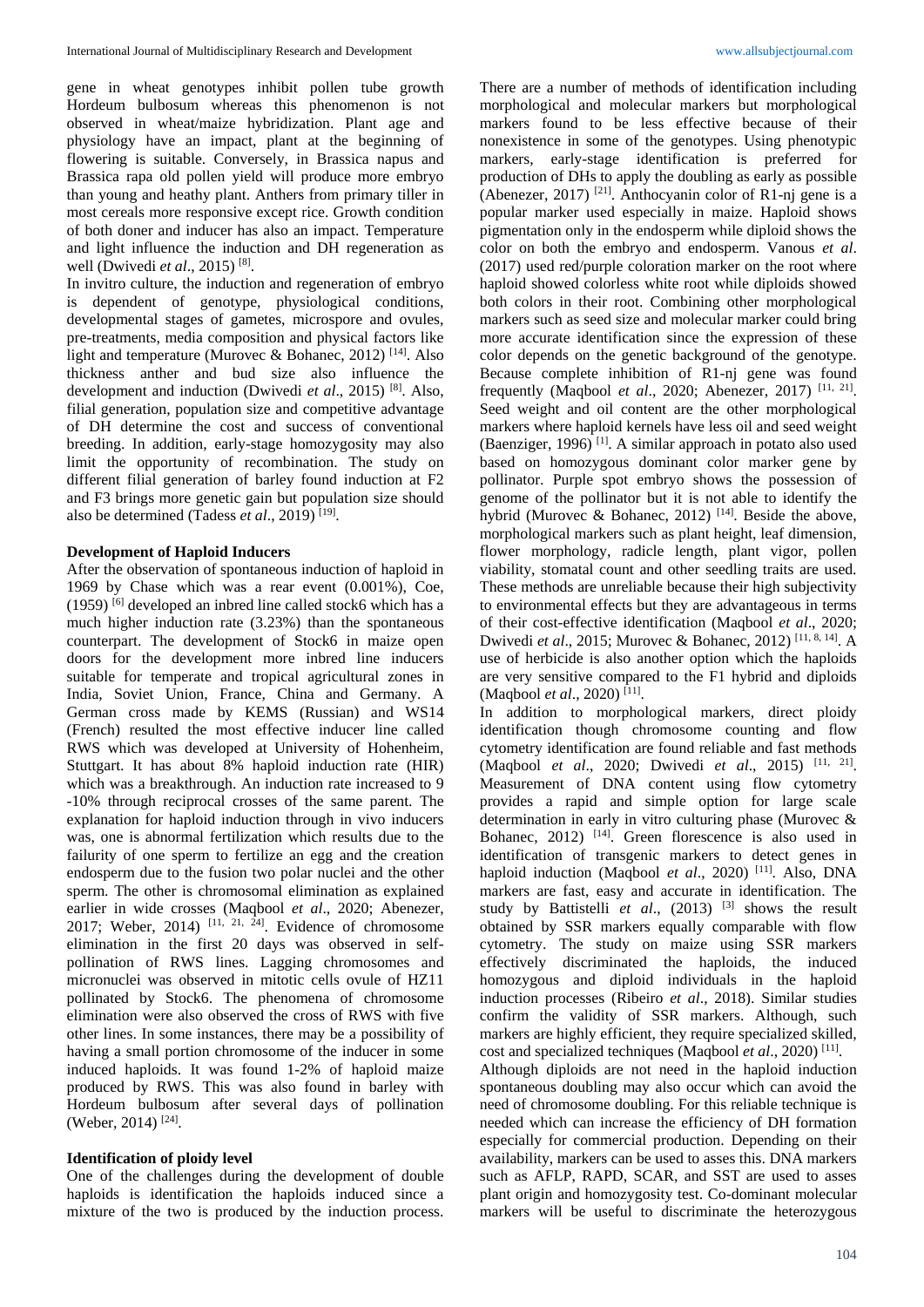(Murovec & Bohanec, 2012).

## **Genetics of Haploids**

Genetic studies indicated that haploid induction is polygenic traits which is controlled by few major gens and lots of miner genes. The study on Stock6 showed the induction is controlled by a few major dominant genes. Multigenic trait control of maternal in vivo haploid induction was also reported in maize (Dwivedi *et al*., 2015) [8]. QTLs located on chromosome 1 in ggil locus was found to be involved in situ gynogenesis and segregation distortion. QTLs found chromosome 1and 3 qmhir1 and qmhir2 contributed the highest variation for maternal genotypic induction in maize. Also, in brassica specious Loci with additive effects known to control segregation distortion. A major and minor effect of QTLs was also found in genetic study of haploid maize. Among those qhi1 and qhir8 explained the highest genetic variations. The cross-validation study in different populations indicated the major effects of the two genes across population. qhir1 showed higher segregation distortion associated with failure to transmit the inducer gamete and also fixed nature of qhir1 gene in the parent also explains the genetics haploid induction. Genes that restrict the first and meiotic division reported in chromosome 4A, 3A and 6A of Langdon background durum wheat (Maqbool *et al*., 2020) [11] .

Earlier study indicates ig1 gene in maize produces high frequency of both paternal and maternal haploids. The paternal haploid has more significance other than haploid aquation in generation CMS lines (Weber, 2014)  $[24]$ . A number of QTLs androgenic and gynogenic responsiveness of crosses wheat, rye, barley and other modern crops have been studied (Dwivedi *et al*., 2015) [8]. Also, it was reported that frame shift mutation in MTL gene during the postzygotic activity are one of the causes for haploid induction (Maqbool *et al*., 2020) [11] .

One of the challenges of haploid induction is albinism in small grain cereals like wheat and barley. Nuclear genome which interacts with plastid development is the cause for the lack chlorophyll in albino plants. QTLs for green plant lets found in barley, rye, triticale and wheat (Dwivedi *et al*.,  $2015$ ) <sup>[8]</sup>.

# **Chromosome Doubling**

Doubling chromosome happen to be the natural means which is spontaneous by its self or artificial doubling agents. Each of them has their own advantages and drawbacks let us see them one by one. Androgenesis has shown potential in spontaneous chromosome doubling (SCD) with the rate up to 46% in maize. In female in-vivo induction up 94% was observed in one study (Maqbool *et al*., 2020) [11]. Culturing is known to be one of the sources of haploid induction but sometimes undesirable mutation may result. Maternally derived haploid always has less SCD (Murovec & Bohanec, 2012) [14]. Early DH in vivo generation in vivo which exhibit complete fertility was found in maize. Such event could be exploited in practical breeding by increasing the rate, using the genetic diversity and determining the process (Ren *et al*., 2017; Dwivedi *et al*., 2015) [16, 8]. A three step was successful in SCD of wheat by using miotic restriction of interspecific hybridization and SCD by selfing F1 (Dwivedi *et al*., 2015) [8] . The other more interesting event in hypoploidy is haploid male fertility (HMF) which occur more frequently in female. Studies indicate that pollination

of female haploid with diploid pollen results kernel development. Initially, HMF was not more than 10% but recent studies reported up to 65% fertility of haploids in certain genotypes. This can also be exploited by using the present genetic diversity and improvement to avoid the effect of chemical and reduce the cost of DH breeding (Maqbool et al., 2020)<sup>[11]</sup>. Although SCD and HMF known to reduce of breeding and undesirable chemical effect, there application is limited and impractical due to the infrequent occurrence.

The use of artificial chromosome doubling becomes feasible because spontaneous chromosome doubling (SCD) is a rear event in realizing the exploitation of double haloids in plant breeding. Various methods have been applied in doubling of chromosome but the most used chemical is colchicine an anti-microtubule drug extracted from crocus that inhibits microtubules polymerization by binding to tubulin (Dwivedi *et al*., 2015) [8]. Also, it happens to be more efficient in animal than plant tissues and widely used. Other options are oryzalin, amiprophosmethyl (APM), trifluralin and pronamide, all of which are used as herbicides and are effective in micromolar concentrations. Anti-microtubule drugs might be applied at various stages of androgenesis, such as being incorporated into microspore pretreatment media (Maqbool *et al*., 2020; Abenezer, 2017; Murovec & Bohanec,  $2012$ )  $[11, 21, 14]$  Colchicine is applied after regeneration of embryo, shoot or plantlet level. Application after acclimatization of regenerant also has an advantage. The percentage of survival and the percentage of doubled plant also determines the concentration and duration of the treatment of colchicine. Increasing the number of regenerant will increase the chance of actualization of double haploid plants. High use of this chemical may cause death or tetraploidization in some cases. Other than colchicine nitrogen oxide  $(N_2O)$  treatment and plant treatment of highpressure gases also used in DH generation. Also, adventitious somatic regeneration in in vitro was found efficient in onion which avoid potentially damaging chemicals and can bring up 100% doubling efficiency (Dwivedi et al., 2015; Murovec & Bohanec, 2012)<sup>[8, 14]</sup>.

### **Application of DH in Breeding**

The continuous demand of improved cultivars in different aspects needs a technology like double haploids which can shorten the whole variety development to two to three generation which was taking up to 10 years in a conventional way (Abenezer, 2017; Ferrie & Caswell, 2016; Dwivedi *et al.*, 2015)<sup>[21, 9, 8]. The combination this method</sup> with other molecular techniques improves the both precision genetic gain. The combination of the two methods increases the efficiency of backcrossing, introgression elite genome, Cost per variety. The application of DH contributed for the releasing of varieties in rice, barley, rapeseed, wheat, maize and brassica specious. Also, they used as a potential parent in heterosis breeding. They also have commercial value in ornamental breeding (Abenezer, 2017; Begheyn & Studer, 2016; Dwivedi *et al.*, 2015)<sup>[21, 4, 8]. Furthermore, they have</sup> greatly contributed for QTL discovery, creation of mapping population using at least one DH parent, in genome sequencing to reduce complexity of assembly. The other application is creation of mutagens in micro spore of tobacco, rapeseed, wheat and barley which can be fixed by DH induction. In Brassicas, DH technology enabled modification of disease resistance, cold tolerance and fatty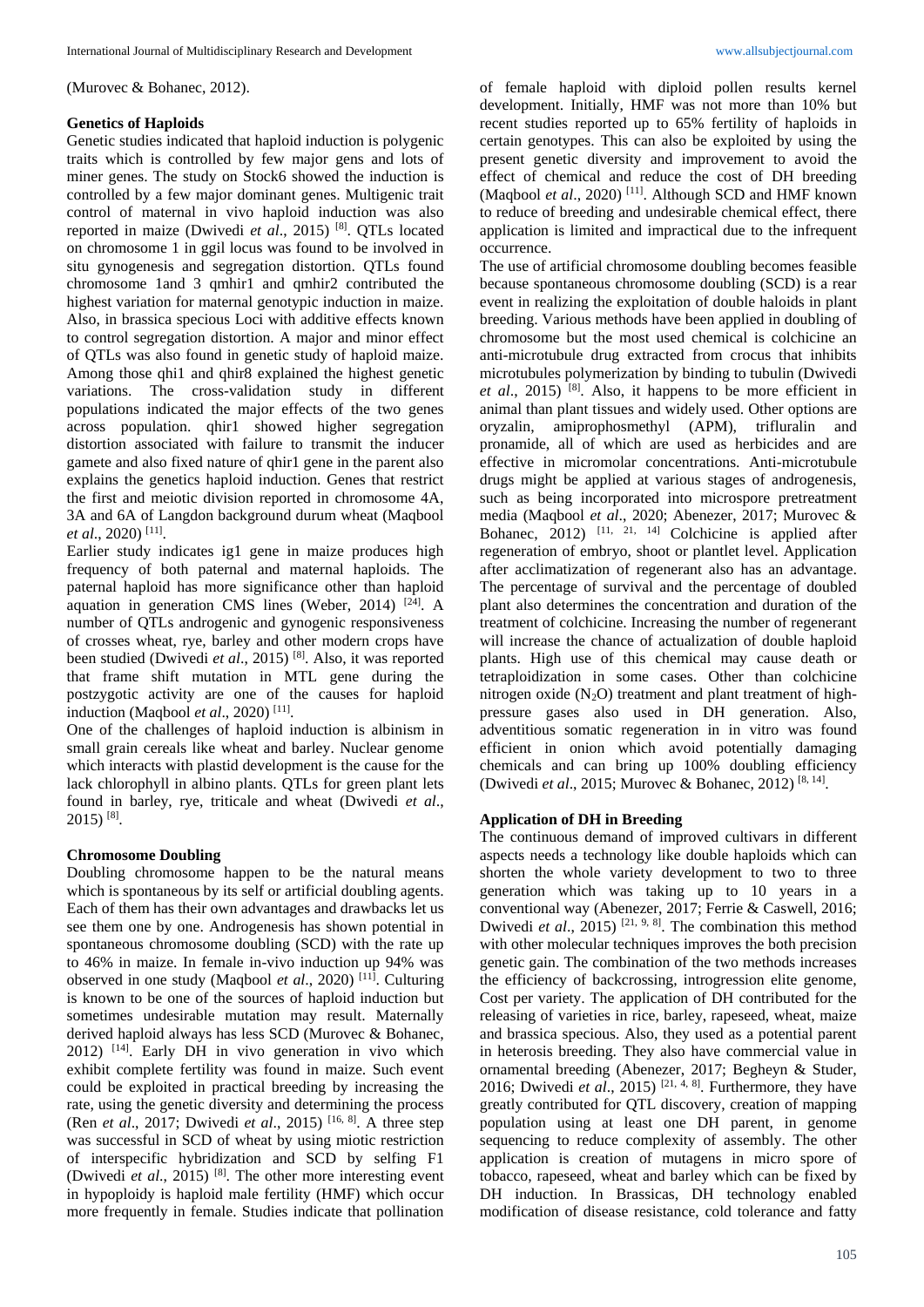acid composition using microspore mutation. Additionally, DH contributed to the detail study of embryogenesis, cell fate study and totipotency (Begheyn & Studer, 2016; Ferrie & Caswell, 2016; Burbulis & Kott, 2013)<sup>[4, 9, 5]</sup>.

Forward breeding is the other application of DH which can take more than five years to back trace the parents of hybrids. DH can have the homozygous parents in two to three generation which is an alternative to backcross conversion. This method used in maize to get the hybrid progeny of normal and yellow dent line which back traced by crossing the hybrid with the inducer and recovered 50% homozygous waxy lines and 50% homozygous yellow dent lines (Maqbool *et al.*, 2020)<sup>[11]</sup>. Similarly, DHs are used in reverse breeding in the combination of molecular markers to identify the original parents of hybrid or backcross. They are also induced in BC1 and segreant with specific traits followed by molecular markers then the gene of interest introduced to the recipient by random crossing over by random crossing over (Murovec & Bohanec, 2012)<sup>[14]</sup>.

Double haploid breeding used to improve selection efficiency both in cross pollinated and self-pollinated crops and can be used at any cycle of recurrent selection. They also easily used to avoid deleterious recessive alleles which are difficult to trace in early generation of conventional line development. They are also used to avoid selfincompatibilities in cross pollinated crops like Brassicas (Murovec & Bohanec,  $2012$ )<sup>[14]</sup>. Application of DH significantly reduces population size that are required to find desirable genotype (Ren *et al*., 2017) [16]. The other most important application of DH during paternal haploid induction is cytoplasmic male sterility (CMS) which is inherited maternally by the male parent through the alternation of mitochondrial DNA. This induction two advantage at time in having the haploid plant with male sterility. This can avoid a cost of development, improve quality and cost of detasseling which is heavily laborious (Weber, 2014) [24] .

### **Economic Benefits of Double Haploid**

A study on economic benefit of double haploids showed the huge advantage of double haploids over the conventual breeding development and the hybrids as well especially for the farmers who are incurring their cost regularly every year for purchasing of hybrids. DH technique provides unique opportunity to develop lines that are truly homozygous and have excellent yields approaching hybrid cultivars. Moreover, genetic transformation in combination in-vitro DH technologies increase the competitiveness of DH to hybrids. Therefore, double haploids avoid the cost of farmers for the seed. In addition, the study shows the economic benefits by calculating the cost of creating pure lines of white cabbage compared to isolated in-vitro microspores in creating cabbage hybrids. The result shows the production time reduced from 12 to 6 years and the financial cost reduced by half (Mineikina *et al.*, 2019)<sup>[13]</sup>.

### **Challenges of Double Haploid Development**

The use of double haploid is unquestionable. Recently, huge research institutions like CIMMYT are establishing large facilities for exploitation of double haploids. But development of double haploids comes with challenges. The establishment cost double haploids is huge compared to conventional plant breeding. In addition, highly skilled experts, materials and consumables are regularly required.

They are genotype specific, complexity of genetic background, low haploid fertility, low induction rate, low spontaneous doubling rate and deleterious effect is one of the concerns also gametoclonal variation may result unplanned variations (Maqbool *et al*., 2020; Baenziger, 1996)  $[11, 1]$  The other is especially in maize the use of temperate inducers is not suitable for tropical germplasms. Also, reduction in haploid induction rate was observed during induction (Maqbool *et al.*, 2020)<sup>[11]</sup>. Additionally, climatic conditions such as temperature, light, humidity and other abiotic stress influence the haploid induction rate especially during pollination. The other big challenge is chromosome doubling. The dependence of colchicine treatment needs skilled professional and modernized facility. Moreover, low chromosome doubling rate of colchicine and carcinogenic effect of it is the other concern. Also undesired plantlets could be obtained during homozygous induction and homozygous lines could negatively affect the breeding progress if not discarded as early as possible. (Maqbool *et al*., 2020; Murovec & Bohanec, 2012) [11, 14] .

### **Summary and Conclusion**

Since the discovery of genetics in late  $19<sup>th</sup>$  century during Mendelian time crop improvement had been ongoing to address the demand of human being for wide range of applications. Classical breeding resulted the finding of improvement of crops and contributed for food security but the development of cultivar using this method takes very long time and too many resources. In reversion of this challenge a finding of spontaneous haploids in early  $20<sup>th</sup>$ century in plant called datura showed a possibility of improvement of the existing method.

Double haploids are plants that are generated through doubling the chromosome of haploid plants. Double haploids become homogenous and homozygous in one to two generation of recovery. The main application of double haploid induction is shortening of breeding cycle of improved crops that used to take longer for generation of improved varieties through conventional methods. The induction of double haploid started with the rigorous selection of haploids generated through natural and artificial means. The natural means are used to avoid the laborious, resource input and technical revival aspects of haploid induction. But these events used to occur very rarely. Due to this, efficient method that can induce more number haploids with high induction rate is needed. For this, different methods are developed using invitro and invivo techniques with distant and within specious crosses. Although successes are made in number of crops including variety release and development, the induction is still very limited to some crop specious, low rate, not resource efficient and need skilled technicians. To manage this, effectors are made in different aspects by combining the induction techniques with molecular and other techniques. The discovery of interspecific hybridization with embryo rescue improved the application of this technology. In this regards, new developments are achieved in development of cytoplasmic male sterile lines, increasing of spontaneous haploid induction and spontaneous doubling.

The other challenge finding of efficient chromosome doubling. Other than colchicine a number of chemicals are used but the are not as efficient as colchicine. High gaseous pressure is also used with better efficiency of induction. But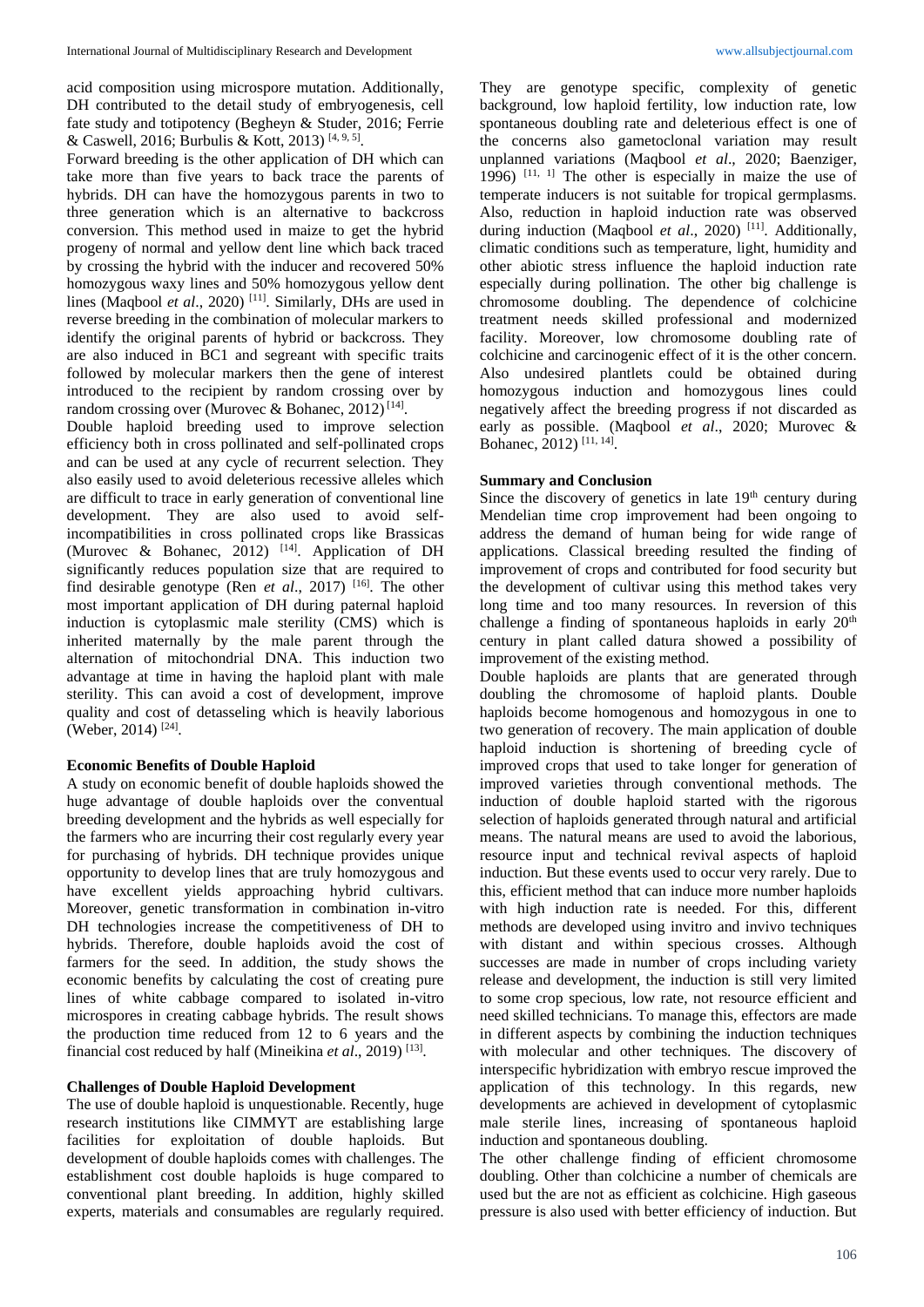more improvement should be done in this aspect.

Although double haploids found to have number of applications, low rate of induction, high establishment cost, the need of skilled technicians, the scarcity of efficient doubling agent and its limited application to small number of crops are some of the challenges.

Therefore, the use of double haploid crops in the combination of molecular and conventional breeding techniques by improving some of its limitations and widening its application to more number of specious will contribute to improved food and nutrition security, advance in science and resource use efficiency.

# **Reference**

- 1. Baenziger PS. 3. Reflections on doubled haploids in plant breeding. Current Plant Science and Biotechnology in Agriculture,1996:23:35-48.
- 2. Bai R, Zhang Z, Hu Y, Fan M, Schmidhalter U. Improving the salt tolerance of Chinese spring wheat through an evaluation of genotype genetic variation,2011:5(10):1173-1178.
- 3. Battistelli GM, Von Pinho RG, Justus A, Couto EGO, Balestre M. Production and identification of doubled haploids in tropical maize. Genetics and Molecular Research,2013:12(4):4230-4242. https://doi.org/10.4238/2013.October.7.9
- 4. Begheyn RF, Studer B. Haploid and Doubled Haploid Techniques in Perennial Ryegrass (Lolium perenne L.) to Advance. Agronomy Journal,2016:60(6):1-17. https://doi.org/10.3390/agronomy6040060
- 5. Burbulis N, Kott LS. Application of doubled haploid technology in breeding of Brassica napus. In P. Palmiro, N. Burbulis, & C. Fogher (Eds.), From plant genomics to plant biotechnology, 2013, 183-203. https://doi.org/10.1533/9781908818478.183
- 6. Coe EH. A Line of Maize with High Haploid Frequency. The American Naturalist,1959:93(873):381- 382. https://doi.org/10.1086/282098
- 7. Dong X, Xu X, Miao J, Li L, Zhang D, Mi X *et al*. Fine mapping of qhir1 influencing in vivo haploid induction in maize. Theoretical and Applied Genetics,2013:126(7):1713-1720. https://doi.org/10.1007/s00122-013-2086-9
- 8. Dwivedi SL, Britt AB, Tripathi L, Sharma S, Upadhyaya HD, Ortiz R *et al*. Haploids : Constraints and opportunities in plant breeding. Biotechnology Advances,2015:33(6):812-829.
- https://doi.org/10.1016/j.biotechadv.2015.07.001
- 9. Ferrie AMR, Caswell KL. Applications of Doubled Haploidy for Improving Industrial Oilseeds. In T. A. Mckeon, D. G. Hayes, D. F. Hildebrand, & R. J. Weselake (Eds.), Industrial Oil Crops, 2016, 359-378. https://doi.org/10.1016/B978-1-893997-98-1.00013-0
- 10. Kelliher T, Starr D, Richbourg L, Chintamanani S, Delzer B, Nuccio ML*et al*. Matrilineal, a sperm-specific phospholipase, triggers maize haploid induction. Nature,2017:542(7639):105-109. https://doi.org/10.1038/nature20827
- 11. Maqbool MA, Bahir A, Khokhar ES. Doubled Haploids in Maize (Zea mays L.): Development, Deployment and Challenges. Crop Science,2020:60(6):1-70. https://doi.org/10.1002/csc2.20261.This
- 12. Melchinger AE, Schipprack W, Würschum T, Chen S, Technow F. Rapid and accurate identification of in

vivo-induced haploid seeds based on oil content in maize. Scientific Reports, 2013:3:1-5. https://doi.org/10.1038/srep02129

- 13. Mineikina AI, Bondareva LL, EA D. The economic benefits of the production of double haploid for selection of white cabbage The economic benefits of the production of double haploid for selection of white cabbage. Earth Environmental Science,2019:395:1-8. https://doi.org/10.1088/1755-1315/395/1/012081
- 14. Murovec J, Bohanec B. Haploids and Doubled Haploids in Plant Breeding. PLant Breeding, 2012, 87- 106.
- 15. Prigge V, Xu X, Li L, Babu R, Chen S, Atlin GN *et al*. New insights into the genetics of in vivo induction of maternal haploids, the backbone of doubled haploid technology in maize. Genetics,2012:190(2):781-793. https://doi.org/10.1534/genetics.111.133066
- 16. Ren J, Penghao W, Trampe B, Tian X, Lubberstedt T, Chen S. Novel technologies in doubled haploid line development. Plant Biotechnology Journa,2017:15:1361-1370. https://doi.org/10.1111/pbi.12805
- 17. Ribeiro CB, Pereira F, de C, Filho L da N, Rezende BA, Dias KO *et al*. Haploid identification using tropicalized haploid inducer progenies in maize. Crop Breeding and Applied Biotechnology,2018:18(1):16- 23. https://doi.org/10.1590/1984-70332018v18n1a3
- 18. Segui-Simarro JM. Dobled Haploidy in Model and Recalcitrant Species. Frontiers in Plant Science,2015:6(1175):1-2. https://doi.org/10.1038/nature
- 19. Tadesse W, Sanchez-garcia M, Tawkaz S, Baum M. Doubled haploid production in wheat. In F. Ordon & W. Friedt (Eds.), Advance in breeding techniques for cereal crops, 2019, 1-25. https://doi.org/10.19103/AS.2019.0051.03
- 20. Tefera Abebe A, Sentayehu AJ, Leta TK. Genetic Variability, Heritability and Genetic Advance for Yield and its Related Traits in Rainfed Lowland Rice (Oryza sativa L.) Genotypes at Fogera and Pawe, Ethiopia. Advances in Crop Science and Technology,2017:5(2):1-8.

https://doi.org/10.4172/2329-8863.1000272

- 21. Tefera, Abenezer Abebe. Review on Concept and Impact of Double Haploid Techniques in Crop Improvement. Journal of Natural Sciences Research,2017:7(23):10-20.
- 22. Wang H, Liu J, Xu X, Huang Q, Chen S, Yang P *et al*.. Fully-automated high-throughput NMR system for screening of haploid kernels of maize (corn) by measurement of oil content. PLoS ONE,2016:11(7):1- 14. https://doi.org/10.1371/journal.pone.0159444
- 23. Watts A, Kumar V, Bhat SR. Centromeric histone H3 protein: from basic study to plant breeding applications. Journal of Plant Biochemistry and Biotechnology,2016:25(4):339-348. https://doi.org/10.1007/s13562-016-0368-4
- 24. Weber DF. Today's Use of Haploids in Corn Plant Breeding. In D. L. Sparks (Ed.), Advances in Agronomy (1st ed., 2014:123:123-144). https://doi.org/10.1016/B978-0-12-420225-2.00003-0
- 25. Xu X, Li L, Dong X, Jin W, Melchinger AE, Chen S *et al*. Gametophytic and zygotic selection leads to segregation distortion through in vivo induction of a